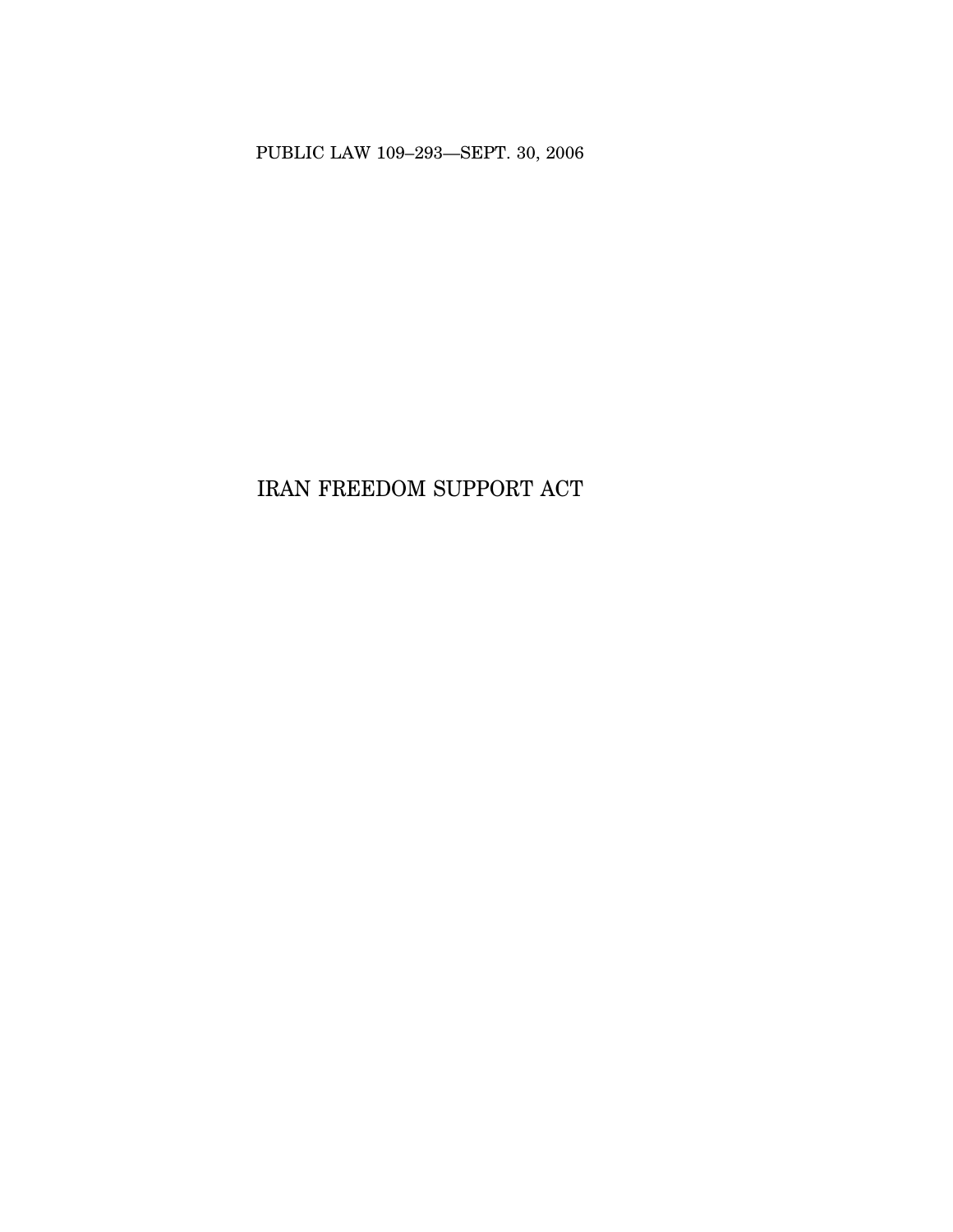### Public Law 109–293 109th Congress

### An Act

Sept. 30, 2006

[H.R. 6198]

To hold the current regime in Iran accountable for its threatening behavior and to support a transition to democracy in Iran.

*Be it enacted by the Senate and House of Representatives of the United States of America in Congress assembled,*

Iran Freedom Support Act. 50 USC 1701 note.

### **SECTION 1. SHORT TITLE.**

This Act may be cited as the "Iran Freedom Support Act".

**SEC. 2. TABLE OF CONTENTS.**

The table of contents for this Act is as follows:

- Sec. 1. Short title.
- Sec. 2. Table of contents.

TITLE I—CODIFICATION OF SANCTIONS AGAINST IRAN

Sec. 101. Codification of sanctions.

#### TITLE II—AMENDMENTS TO THE IRAN AND LIBYA SANCTIONS ACT OF 1996 AND OTHER PROVISIONS RELATED TO INVESTMENT IN IRAN

- Sec. 201. Multilateral regime.
- Sec. 202. Imposition of sanctions.
- Sec. 203. Termination of sanctions.
- Sec. 204. Sunset.
- Sec. 205. Technical and conforming amendments.

#### TITLE III—PROMOTION OF DEMOCRACY FOR IRAN

- Sec. 301. Declaration of policy.
- Sec. 302. Assistance to support democracy for Iran.

#### TITLE IV—POLICY OF THE UNITED STATES TO FACILITATE THE NUCLEAR NONPROLIFERATION OF IRAN

Sec. 401. Sense of Congress.

TITLE V—PREVENTION OF MONEY LAUNDERING FOR WEAPONS OF MASS **DESTRUCTION** 

Sec. 501. Prevention of money laundering for weapons of mass destruction.

## **TITLE I—CODIFICATION OF SANCTIONS AGAINST IRAN**

50 USC 1701 note.

#### **SEC. 101. CODIFICATION OF SANCTIONS.**

(a) CODIFICATION OF SANCTIONS.—Except as otherwise provided in this section, United States sanctions with respect to Iran imposed pursuant to sections 1 and 3 of Executive Order No. 12957, sections  $\hat{1}(e)$ ,  $(1)(g)$ , and  $(3)$  of Executive Order No. 12959, and sections 2, 3, and 5 of Executive Order No. 13059 (relating to exports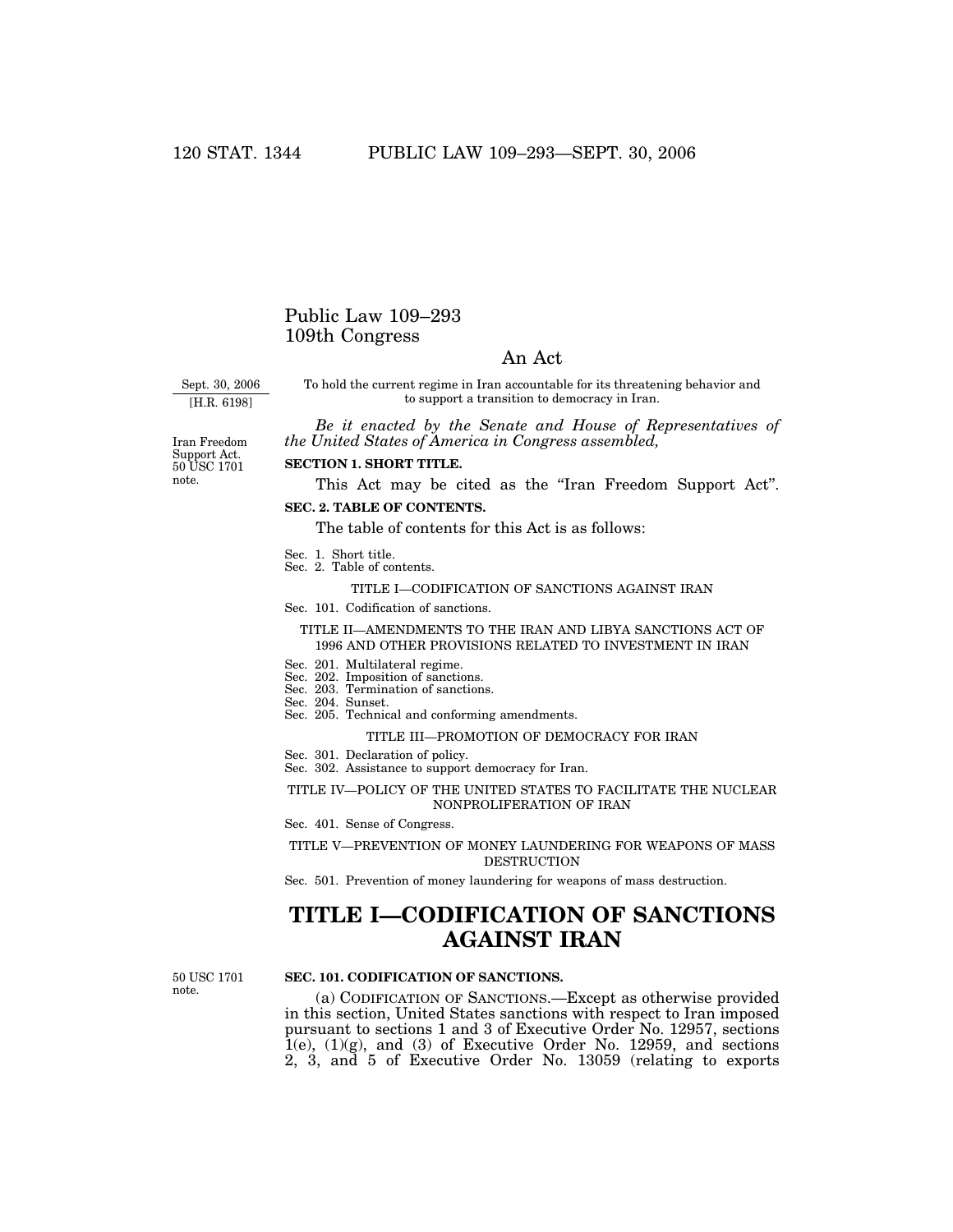Deadline.

and certain other transactions with Iran) as in effect on January 1, 2006, shall remain in effect. The President may terminate such sanctions, in whole or in part, if the President notifies Congress at least 15 days in advance of such termination. In the event of exigent circumstances, the President may exercise the authority set forth in the preceding sentence without regard to the notification requirement stated therein, except that such notification shall be provided as early as practicable, but in no event later than three working days after such exercise of authority.

(b) NO EFFECT ON OTHER SANCTIONS RELATING TO SUPPORT FOR ACTS OF INTERNATIONAL TERRORISM.—Nothing in this Act shall affect any United States sanction, control, or regulation as in effect on January 1, 2006, relating to a determination under section  $6(j)(1)(A)$  of the Export Administration Act of 1979 (50 U.S.C. App.  $2405(j)(1)(A)$ , section  $620A(a)$  of the Foreign Assistance Act of  $1961$  $(22 \text{ U.S.C. } 2371(a))$ , or section  $40(d)$  of the Arms Export Control Act (22 U.S.C. 2780(d)) that the Government of Iran has repeatedly provided support for acts of international terrorism.

## **TITLE II—AMENDMENTS TO THE IRAN AND LIBYA SANCTIONS ACT OF 1996 AND OTHER PROVISIONS RELATED TO INVESTMENT IN IRAN**

#### **SEC. 201. MULTILATERAL REGIME.**

(a) WAIVER.—Section 4(c) of the Iran and Libya Sanctions Act of 1996 (50 U.S.C. 1701 note) is amended to read as follows:

 $\degree$ (c) WAIVER.—

"(1) IN GENERAL.—The President may, on a case by case basis, waive for a period of not more than six months the application of section 5(a) with respect to a national of a country, if the President certifies to the appropriate congressional committees at least 30 days before such waiver is to take effect that such waiver is vital to the national security interests of the United States.

"(2) SUBSEQUENT RENEWAL OF WAIVER.—If the President determines that, in accordance with paragraph (1), such a waiver is appropriate, the President may, at the conclusion of the period of a waiver under paragraph (1), renew such waiver for subsequent periods of not more than six months each.''.

(b) INVESTIGATIONS.—Section 4 of such Act (50 U.S.C. 1701 note) is amended by adding at the end the following new subsection: "(f) INVESTIGATIONS.-

"(1) IN GENERAL.—The President should initiate an investigation into the possible imposition of sanctions under section 5(a) against a person upon receipt by the United States of credible information indicating that such person is engaged in investment activity in Iran as described in such section.

"(2) DETERMINATION AND NOTIFICATION.—Not later than Deadline. 180 days after an investigation is initiated in accordance with paragraph (1), the President should determine, pursuant to section 5(a), if a person has engaged in investment activity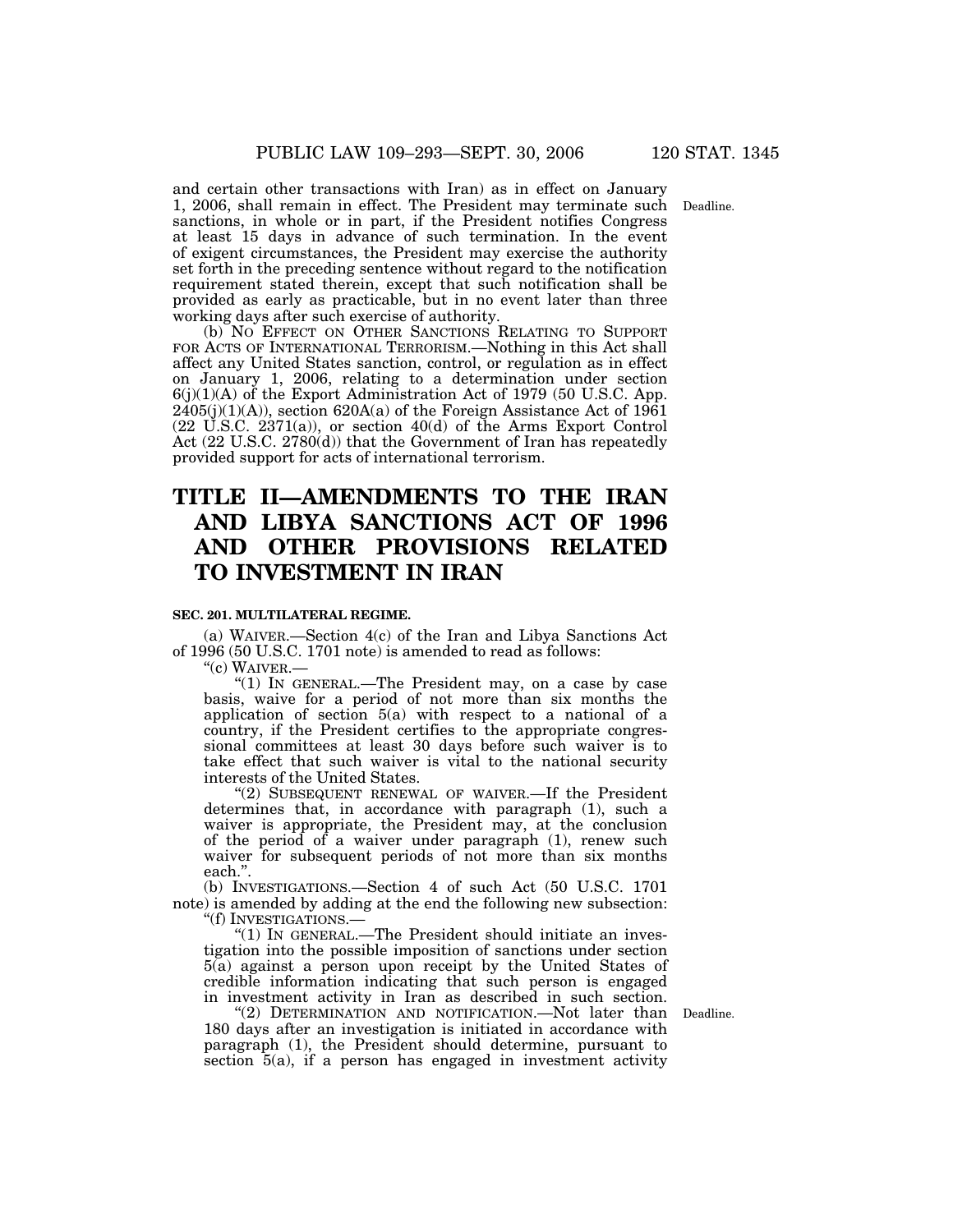in Iran as described in such section and shall notify the appropriate congressional committees of the basis for any such determination.''.

#### **SEC. 202. IMPOSITION OF SANCTIONS.**

(a) SANCTIONS WITH RESPECT TO DEVELOPMENT OF PETROLEUM RESOURCES.—Section 5(a) of the Iran and Libya Sanctions Act of 1996 (50 U.S.C. 1701 note) is amended in the heading, by striking "TO IRAN" and inserting "TO THE DEVELOPMENT OF PETROLEUM RESOURCES OF IRAN''.

(b) SANCTIONS WITH RESPECT TO DEVELOPMENT OF WEAPONS OF MASS DESTRUCTION OR OTHER MILITARY CAPABILITIES.—Section 5(b) of such Act (50 U.S.C. 1701 note) is amended to read as follows:

''(b) MANDATORY SANCTIONS WITH RESPECT TO DEVELOPMENT OF WEAPONS OF MASS DESTRUCTION OR OTHER MILITARY CAPABILI-TIES.—The President shall impose two or more of the sanctions described in paragraphs (1) through (6) of section 6 if the President determines that a person has, on or after the date of the enactment of this Act, exported, transferred, or otherwise provided to Iran any goods, services, technology, or other items knowing that the provision of such goods, services, technology, or other items would contribute materially to the ability of Iran to—

"(1) acquire or develop chemical, biological, or nuclear weapons or related technologies; or

''(2) acquire or develop destabilizing numbers and types of advanced conventional weapons.''.

50 USC 1701 note.

(c) EFFECTIVE DATE.—The amendments made by this section shall apply with respect to actions taken on or after June 6, 2006.

#### **SEC. 203. TERMINATION OF SANCTIONS.**

Section 8(a) of the Iran and Libya Sanctions Act of 1996 (50 U.S.C. 1701 note) is amended—

 $(1)$  in paragraph  $(1)(C)$ , by striking "and" at the end;

(2) in paragraph (2), by striking the period at the end and inserting ''; and''; and

(3) by adding at the end the following new paragraph:

''(3) poses no significant threat to United States national security, interests, or allies.''.

**SEC. 204. SUNSET.**

Section 13 of the Iran and Libya Sanctions Act of 1996 (50 U.S.C. 1701 note) is amended by striking "on September 29, 2006" and inserting "on December 31, 2011".

#### **SEC. 205. TECHNICAL AND CONFORMING AMENDMENTS.**

(a) FINDINGS.—Section 2 of the Iran and Libya Sanctions Act of 1996 (50 U.S.C. 1701 note) is amended by striking paragraph  $(4)$ .

(b) DECLARATION OF POLICY.—Section 3 of the Iran and Libya Sanctions Act of 1996 (50 U.S.C. 1701 note) is amended—

(1) in subsection (a), by striking ''(a) POLICY WITH RESPECT TO IRAN.—''; and

(2) by striking subsection (b).

(c) TERMINATION OF SANCTIONS.—Section 8 of the Iran and Libya Sanctions Act of 1996 (50 U.S.C. 1701 note) is amended—

(1) in subsection (a), by striking "(a) IRAN.—"; and

(2) by striking subsection (b).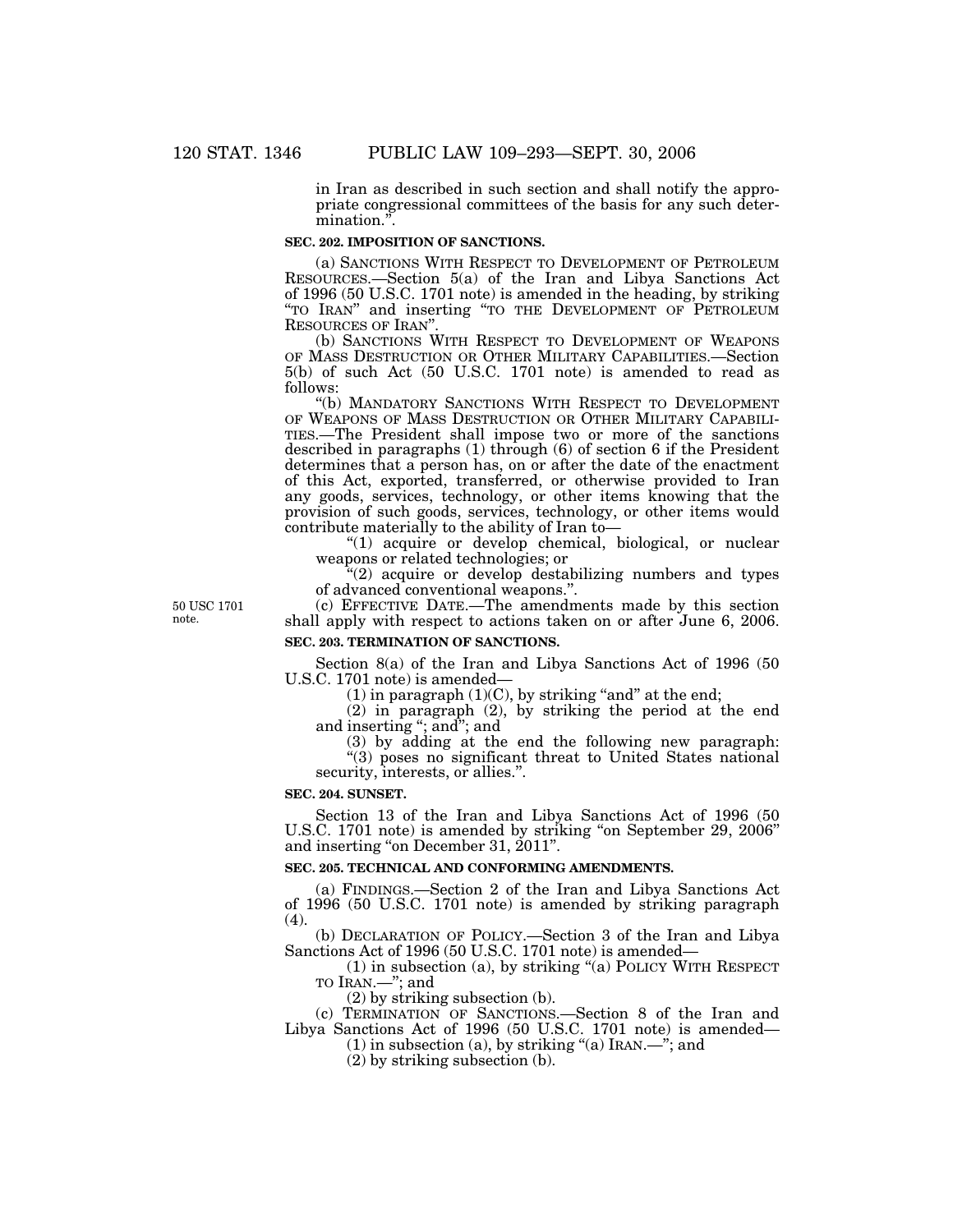(d) DURATION OF SANCTIONS; PRESIDENTIAL WAIVER.—Section 9(c)(2)(C) of the Iran and Libya Sanctions Act of 1996 (50 U.S.C. 1701 note) is amended to read as follows:

''(C) an estimate of the significance of the provision of the items described in section  $5(a)$  or section  $5(b)$  to Iran's ability to, respectively, develop its petroleum resources or its weapons of mass destruction or other military capabilities; and''.

(e) REPORTS REQUIRED.—Section 10(b)(1) of the Iran and Libya Sanctions Act of 1996 (50 U.S.C. 1701 note) is amended by striking "and Libya" each place it appears.

(f) DEFINITIONS.—Section 14 of the Iran and Libya Sanctions Act of 1996 (50 U.S.C. 1701 note) is amended—

 $(1)$  in paragraph  $(9)$ 

 $(A)$  in the matter preceding subparagraph  $(A)$ , by (i) striking '', or with the Government of Libya

or a nongovernmental entity in Libya,''; and (ii) by striking ''nongovenmental'' and inserting ''nongovernmental''; and

(B) in subparagraph (A), by striking "or Libya (as the case may be)'';

(2) by striking paragraph (12); and

(3) by redesignating paragraphs (13), (14), (15), (16), and  $(17)$  as paragraphs  $(12)$ ,  $(13)$ ,  $(14)$ ,  $(15)$ , and  $(16)$ , respectively.

(g) SHORT TITLE.— (1) IN GENERAL.—Section 1 of the Iran and Libya Sanctions Act of 1996 (50 U.S.C. 1701 note) is amended by striking "and Libya".

(2) REFERENCES.—Any reference in any other provision of law, regulation, document, or other record of the United States to the ''Iran and Libya Sanctions Act of 1996'' shall be deemed to be a reference to the ''Iran Sanctions Act of 1996''.

## **TITLE III—PROMOTION OF DEMOCRACY FOR IRAN**

#### **SEC. 301. DECLARATION OF POLICY.**

(a) IN GENERAL.—Congress declares that it should be the policy of the United States—

(1) to support efforts by the people of Iran to exercise self-determination over the form of government of their country; and

(2) to support independent human rights and peaceful prodemocracy forces in Iran.

(b) RULE OF CONSTRUCTION.—Nothing in this Act shall be construed as authorizing the use of force against Iran.

#### **SEC. 302. ASSISTANCE TO SUPPORT DEMOCRACY FOR IRAN.**

(a) AUTHORIZATION.— (1) IN GENERAL.—Notwithstanding any other provision of law, the President is authorized to provide financial and political assistance (including the award of grants) to foreign and domestic individuals, organizations, and entities working for the purpose of supporting and promoting democracy for Iran. Such assistance may include the award of grants to eligible

50 USC 1701 note.

22 USC 2151 note.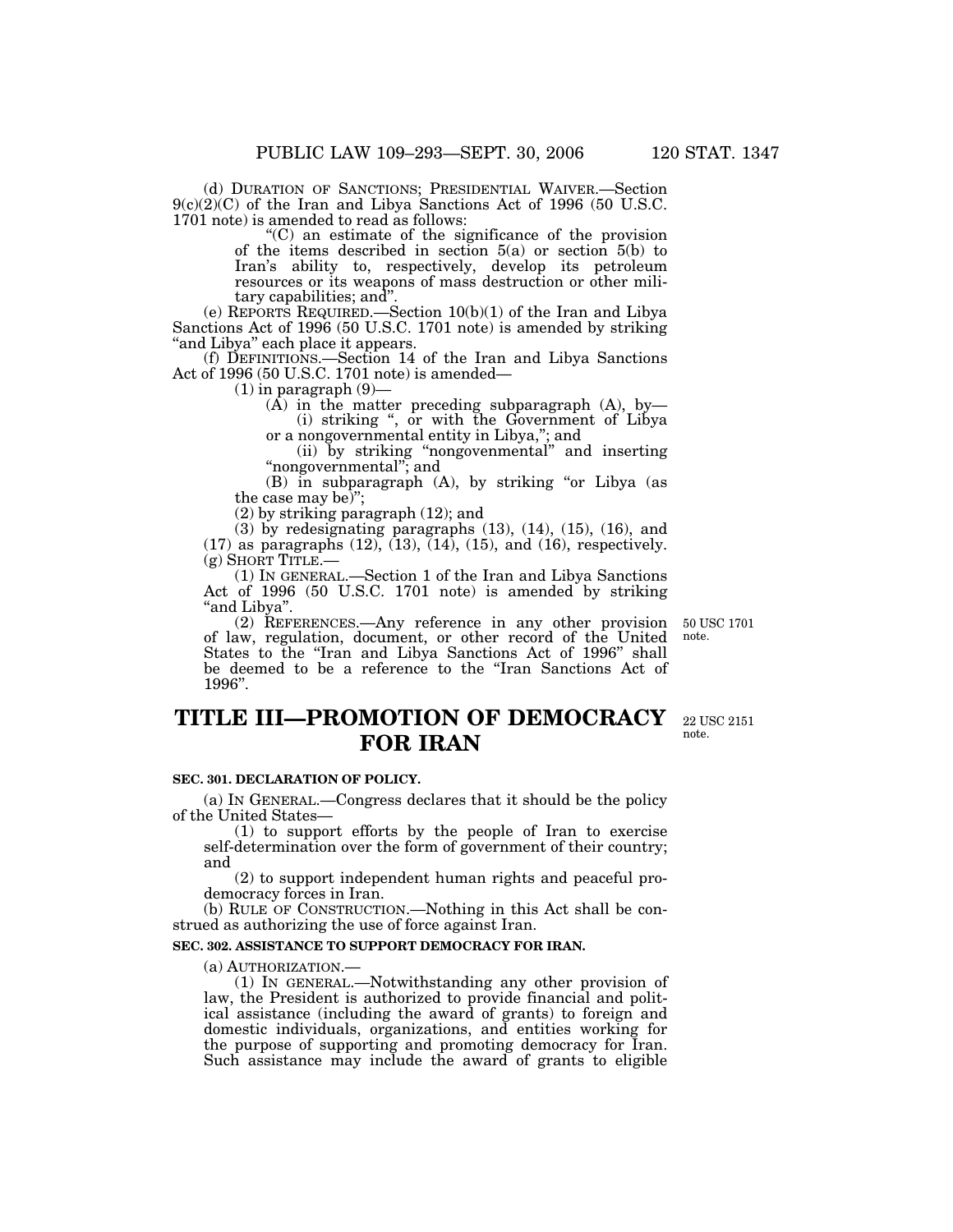independent pro-democracy radio and television broadcasting organizations that broadcast into Iran.

(2) LIMITATION ON ASSISTANCE.—In accordance with the rule of construction described in subsection (b) of section 301, none of the funds authorized under this section shall be used to support the use of force against Iran.

(b) ELIGIBILITY FOR ASSISTANCE.—Financial and political assistance under this section should be provided only to an individual, organization, or entity that—

(1) officially opposes the use of violence and terrorism and has not been designated as a foreign terrorist organization under section 219 of the Immigration and Nationality Act (8 U.S.C. 1189) at any time during the preceding four years;

(2) advocates the adherence by Iran to nonproliferation regimes for nuclear, chemical, and biological weapons and materiel;

(3) is dedicated to democratic values and supports the adoption of a democratic form of government in Iran;

 $(4)$  is dedicated to respect for human rights, including the fundamental equality of women;

(5) works to establish equality of opportunity for people; and

(6) supports freedom of the press, freedom of speech, freedom of association, and freedom of religion.

(c) FUNDING.—The President may provide assistance under this section using—

(1) funds available to the Middle East Partnership Initiative (MEPI), the Broader Middle East and North Africa Initiative, and the Human Rights and Democracy Fund; and

(2) amounts made available pursuant to the authorization of appropriations under subsection (g).

(d) NOTIFICATION.—Not later than 15 days before each obligation of assistance under this section, and in accordance with the procedures under section 634A of the Foreign Assistance Act of 1961 (22 U.S.C. 2394–l), the President shall notify the Committee on International Relations and the Committee on Appropriations of the House of Representatives and the Committee on Foreign Relations and the Committee on Appropriations of the Senate.

(e) SENSE OF CONGRESS REGARDING DIPLOMATIC ASSISTANCE.— It is the sense of Congress that—

(1) support for a transition to democracy in Iran should be expressed by United States representatives and officials in all appropriate international fora;

(2) officials and representatives of the United States should—

(A) strongly and unequivocally support indigenous efforts in Iran calling for free, transparent, and democratic elections; and

(B) draw international attention to violations by the Government of Iran of human rights, freedom of religion, freedom of assembly, and freedom of the press.

(f) DURATION.—The authority to provide assistance under this section shall expire on December 31, 2011.

(g) AUTHORIZATION OF APPROPRIATIONS.—There is authorized to be appropriated to the Secretary of State such sums as may be necessary to carry out this section.

Deadline.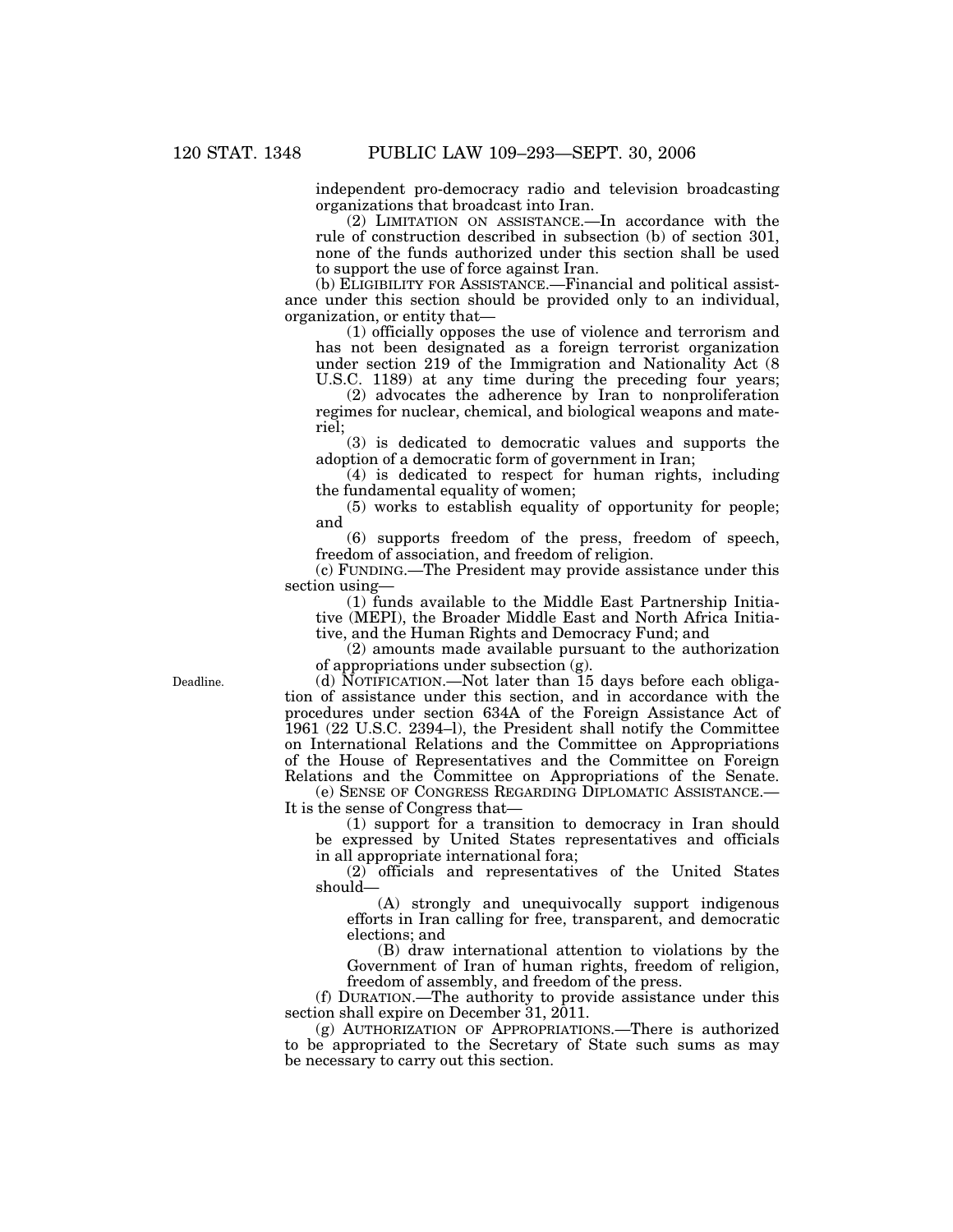## **TITLE IV—POLICY OF THE UNITED STATES TO FACILITATE THE NU-CLEAR NONPROLIFERATION OF IRAN**

#### **SEC. 401. SENSE OF CONGRESS.**

(a) SENSE OF CONGRESS.—It should be the policy of the United States not to bring into force an agreement for cooperation with the government of any country that is assisting the nuclear program of Iran or transferring advanced conventional weapons or missiles to Iran unless the President has determined that—

(1) Iran has suspended all enrichment-related and reprocessing-related activity (including uranium conversion and research and development, manufacturing, testing, and assembly relating to enrichment and reprocessing), has committed to verifiably refrain permanently from such activity in the future (except potentially the conversion of uranium exclusively for export to foreign nuclear fuel production facilities pursuant to internationally agreed arrangements and subject to strict international safeguards), and is abiding by that commitment; or

(2) the government of that country—

(A) has, either on its own initiative or pursuant to a binding decision of the United Nations Security Council, suspended all nuclear assistance to Iran and all transfers of advanced conventional weapons and missiles to Iran, pending a decision by Iran to implement measures that would permit the President to make the determination described in paragraph (1); and

(B) is committed to maintaining that suspension until Iran has implemented measures that would permit the President to make such determination.

(b) DEFINITIONS.—In this section:

(1) AGREEMENT FOR COOPERATION.—The term ''agreement for cooperation'' has the meaning given that term in section 11 b. of the Atomic Energy Act of 1954 (42 U.S.C. 2014(b)).

(2) ASSISTING THE NUCLEAR PROGRAM OF IRAN.—The term "assisting the nuclear program of Iran" means the intentional transfer to Iran by a government, or by a person subject to the jurisdiction of a government, with the knowledge and acquiescence of that government, of goods, services, or technology listed on the Nuclear Suppliers Group Guidelines for the Export of Nuclear Material, Equipment and Technology (published by the International Atomic Energy Agency as Information Circular INFCIRC/254/Rev. 3/Part 1, and subsequent revisions) or Guidelines for Transfers of Nuclear-Related Dual-Use Equipment, Material and Related Technology (published by the International Atomic Energy Agency as Information Circular INFCIRC/254/Rev. 3/Part 2 and subsequent revisions).

(3) TRANSFERRING ADVANCED CONVENTIONAL WEAPONS OR MISSILES TO IRAN.—The term ''transferring advanced conventional weapons or missiles to Iran'' means the intentional transfer to Iran by a government, or by a person subject to the jurisdiction of a government, with the knowledge and acquiescence of that government, of